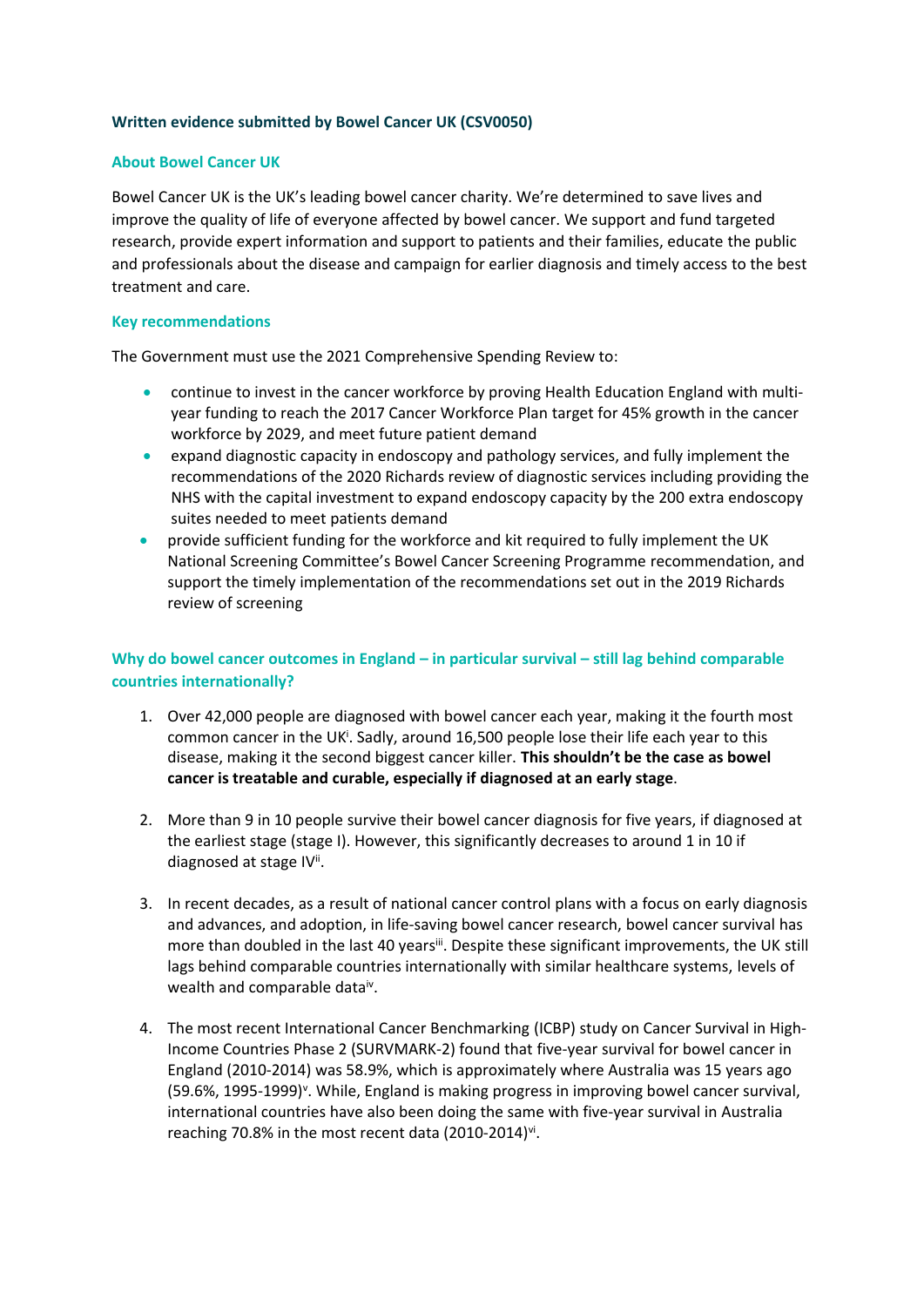5. **England is also poorer at diagnosing cancers at an early, more treatable stage than the best performing countries**vii , as only 39.6% of bowel cancers cases were diagnosed at stage I and II in England in 2018. Later stage diagnosis contributes to worse bowel cancer survival with 25.3% bowel cancer cases diagnosed at stage IV in England in 2018viii. The reasons for this are multifactorial but addressing them are integral to increase early diagnosis, reduce late stage diagnosis and improve overall bowel cancer survival.

## **Improving bowel cancer outcomes and survival by increasing capacity**

- 6. In the case of bowel cancer, early diagnosis saves lives so one of the most significant barriers to improving bowel cancer survival in England, is the lack of capacity in endoscopy and pathology services due to workforce shortages and a lack of key diagnostic equipment and facilities.
- 7. **Gastroenterology has developed and expanded at a greater rate than any other acute major medical specialty over the past 30 yearsix** . This is due in part to increased demand for both diagnostic and therapeutic endoscopy because of a growing ageing population, the drive for earlier cancer diagnosis, including the introduction and expansion of the national Bowel Cancer Screening Programme and a lower referral threshold for investigative cancer tests.
- 8. In 2019, the Joint Advisory Group on Gastrointestinal (GI) Endoscopy census found there has been a 12%-15% increase in activity across all GI procedures with largest increase in bowel cancer screening<sup>x</sup>. Fewer services were able to meet waiting targets compared with 2017, **with endoscopists, nursing and physical capacity cited as the main reasons**.
- 9. Endoscopy services, in particular those for colonoscopy, were already under considerable strain before the pandemic. This largely related to constraints on the workforce and Health Education England (HEE) previously estimated the NHS will require a growth of 45% in its cancer workforce to deliver world-class cancer services by 2029. In 2020, Cancer Research UK estimated that to achieve this level of growth across key cancer professions would require an addition investment of between £142 million and £360 million for staff training and education<sup>xi</sup>. We welcomed the £46 million investment in the diagnostic and cancer workforce made in the 2020 Spending Review but this investment must be maintained. **The Government must use the 2021 Comprehensive Spending Review to provide multi-year funding to train more cancer staff to meet current and future demand.**
- 10. The 2020 review of diagnostic services led by Professor Sir Mike Richards called for a substantial and urgent expansion of diagnostic capacity with proposed new service delivery models that could transform diagnostic services in England<sup>xii</sup>. The report estimated that **around 20 NHS trusts will require a complete rebuild of their endoscopy facilities and other need improvements**xiii . It also estimated that **200 new endoscopy rooms are required to meet patient need**, which must also be a priority for investment in diagnostic services.
- 11. We are eagerly awaiting the publication of the Getting It Right First Time (GIRFT) report on Gastroenterology services in England, to give a true reflection of the growing demand on endoscopy, the impact COVID-19 had on the growing backlog and provide clear recommendations to optimise current capacity. **The GIRFT report contains vital analysis of the current state of endoscopy services and must inform the 2021 Comprehensive Spending Review**, and the recommendation must be implemented as a matter of urgency.

#### **How will COVID-19 affect efforts to catch up to the best cancer outcomes internationally?**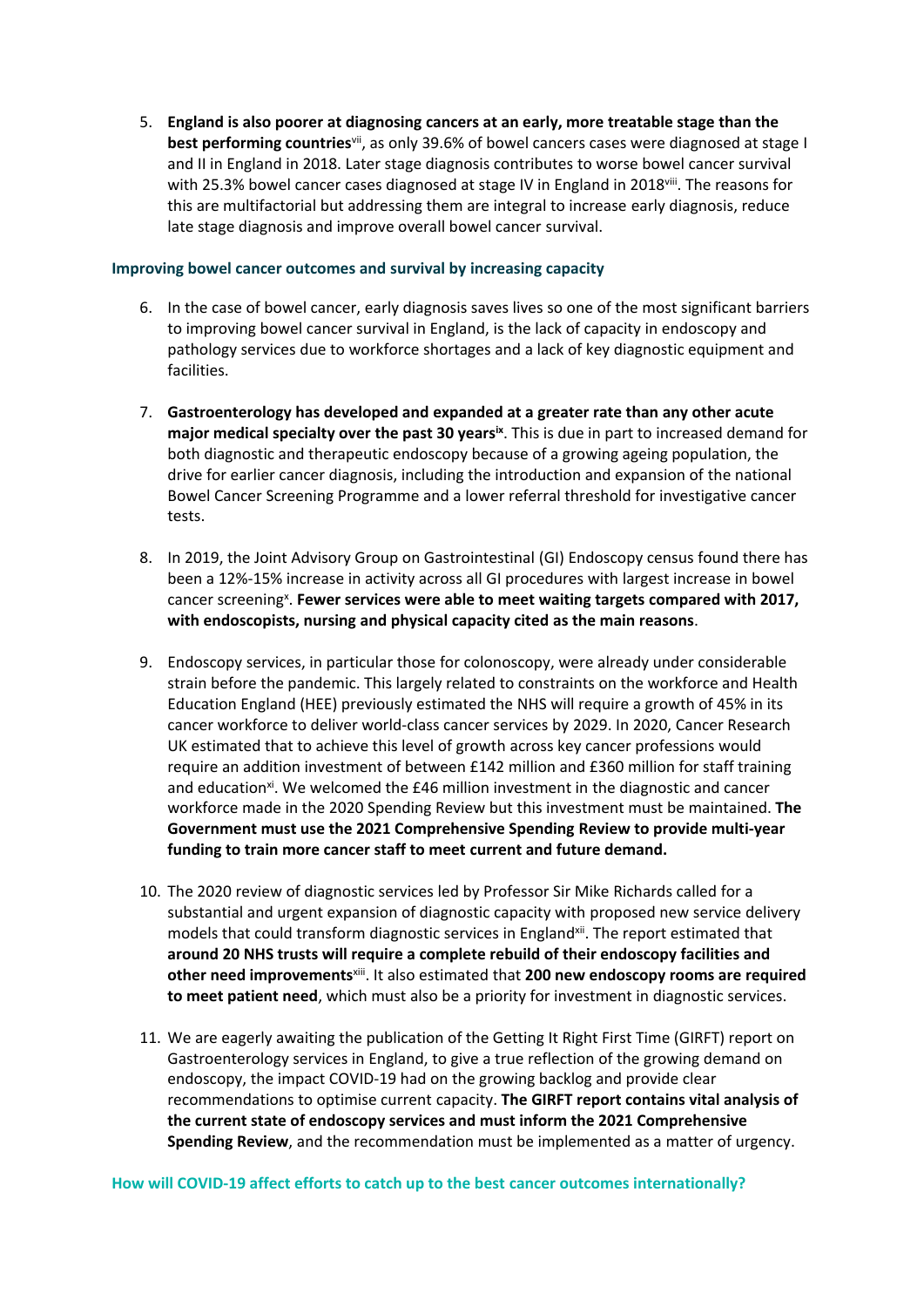- 12. The COVID-19 pandemic has had a profound impact on healthcare services and will continue to have an impact for months and perhaps years to come. The full impact of the pandemic on bowel cancer outcomes is yet to be realised. We anticipate that COVID-19 may have hampered progress further and are concerned that, **without investment, bowel cancer survival may return to a level not seen since 2010**xiv .
- 13. In April 2020 March 2021, **3,200 fewer patients started treatment in England for bowel cancer compared to pre-pandemic times**xv . This is a result of the pause of the bowel cancer screening programme, a significant drop in urgent suspected cancer referrals and removal of endoscopy tests, unless in an emergency, at the beginning of the COVID-19 pandemic. While these decision were made for patient safety this has created a growing cancer backlog.
- 14. While the NHS staff have worked incredibly hard to restore cancer diagnostic and treatment services, a substantial backlog of patient demand has built up as a result of continued disruption to NHS services throughout the peaks of the COVID-19 pandemic. Simply returning to pre-pandemic levels of activity will not be enough to not meet rising patient demand nor help move the needle on diagnosing more bowel cancers at an early stage.
- 15. The pressure NHS staff has experienced since the beginning of the pandemic is immense and the toll this has taken on the ability to retain and retrain staff is still to be realised. However, there is emerging evidence that suggests it will have likely have damaging effect on retention with now **one in four NHS staff say they are more likely to leave their jobs than before the pandemicxvi .** Given the existing staff shortages across the cancer workforce, even a fraction of these staff leaving would exacerbate capacity challenges in diagnostic services, and further limit our ability to transform bowel cancer services and outcomes.
- 16. Yet, there have been some positive advances as a result of the COVID-19 pandemic. Faced with changes to routine care, the NHS had to innovate either through the accelerated adoption of new technologies such as Colon Capsule Endoscopy; or changing in clinical practice by delivering chemotherapy more in the community or at home or allowing advanced bowel cancer patient's treatment breaks, without fear of losing their funding.
- 17. Innovation adopted throughout the pandemic will require further and ongoing evaluation to understand their effectiveness and impact. However, if it is deemed effective, it must be scaled up and implemented nationally in a timely and appropriate manner to help increase capacity and improve patient experience of diagnostic and treatment services. As some of the innovations adopted throughout the pandemic may not be appropriate for every patient, further evaluation must understand if they may negatively impact patient outcomes or widen health inequalities further, and appropriate action must be taken.
- 18. To transform bowel cancer services and improve outcomes it is imperative that the NHS harnesses this environment for innovation moving forward, and is continued to be empowered to implement and deliver effective interventions, at pace and scale.

# **Will implementing the Long Term Plan for cancer improve cancer outcomes to the level of the best countries internationally?**

19. The ambition set by the Government as part of the NHS England Long-Term Plan (LTP) is extremely welcome since survival is strongly related to stage at diagnosis. However, even before the pandemic, progress towards the Government's commitment to increase the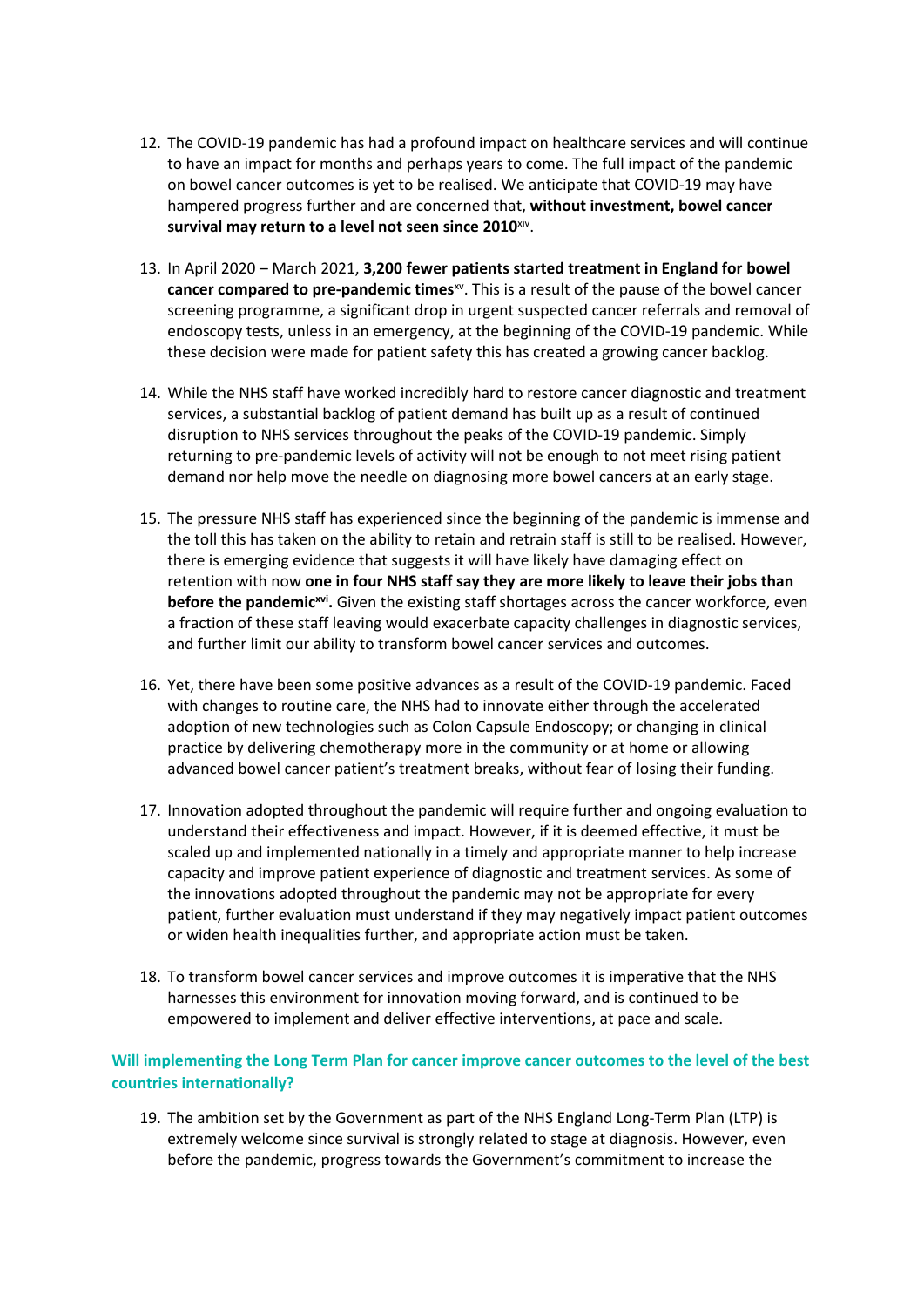proportion of cancers diagnosed early (stage I and II) to 75% by 2028, was slow and had been stubbornly stable for a number of years.

- 20. As bowel cancer is the fourth most common cancer, and second biggest cancer killer, it will be imperative to drastically increase earlier diagnosis of bowel cancer for the Government to meet the ambition of the LTP. While, the initiatives in the LTP related to bowel cancer, such as lowering the screening age to 50, are a good starting point to help increase the proportion of bowel cancers diagnosed at an early stage. It is highly unlikely that just implementing the initiatives in the LTP alone will deliver the stage shift required to meet the early diagnosis ambition by 2028.
- 21. There is no silver bullet to improving bowel cancer survival and outcomes, so action is needed all fronts. **There will need to be significant and concerted action over the remaining 7 years of the Long-Term Plan, including going further than the initiatives, to reach this ambition and match bowel cancer outcomes of the best countries internationally**.
- 22. The bowel cancer screening programme is of the best ways to detect bowel cancer at the earliest stage, and in some cases prevent bowel cancer from developing in the first place. Yet, currently only 1 in 10 bowel cancers are diagnosed via the screening programme. **To increase the proportion of bowel cancers diagnosed at the earliest stage, it is imperative to optimise the bowel cancer screening programme through age extension, increasing sensitivity and improving informed uptake across all demographics.**
- 23. The UK National Screening Committee (UKNSC) recommends that FIT screening is offered every two years to men and women aged 50-74 and tested at a threshold of 20ug/g. However, none of the UK nations have been able to fully implement this recommendations **due to shortages in the endoscopy and pathology workforce, and FIT screening for bowel cancer had to be introduced in England at 150ug/g, a less sensitive level than in Scotland at 80ug/g.** This means that bowel cancers and potentially pre-cancers growths are going undetected in England each year.
- 24. While age extension, an initiative in the LTP, to lower screening from 60 to 50 has now begun, it will take until at least 2025 to be fully implemented across England because of ongoing staff shortages in endoscopy and pathology services. However, **the commitment to increase the sensitivity of FIT screening or increase informed uptake across all demographics were not included as part of the LTP**. This is extremely disappointing as they could make a significant impact in improving early diagnosis of bowel cancer, and prevent more cases from developing.
- 25. The 2019 Independent Review of Screening in England, conducted by Professor Sir Mike Richards, set out recommendations to transform cancer screening programme including simplifying governance, improving robust data collection and moving towards risk-stratified screeningxvii . **The NHS must provide a detailed plan, with timelines, on how these recommendations will be implemented, and the Government must provide sufficient funding required to support their implementation.**
- 26. Most people are diagnosed once they've visited their GP with potential cancer symptoms so supporting timely presentation by the public will be crucial to delivering stage shift. Whilst there has been efforts to improve public recognition and timely response to the signs and symptoms of bowel cancer in recent years, through the Be Clear on Cancer campaigns and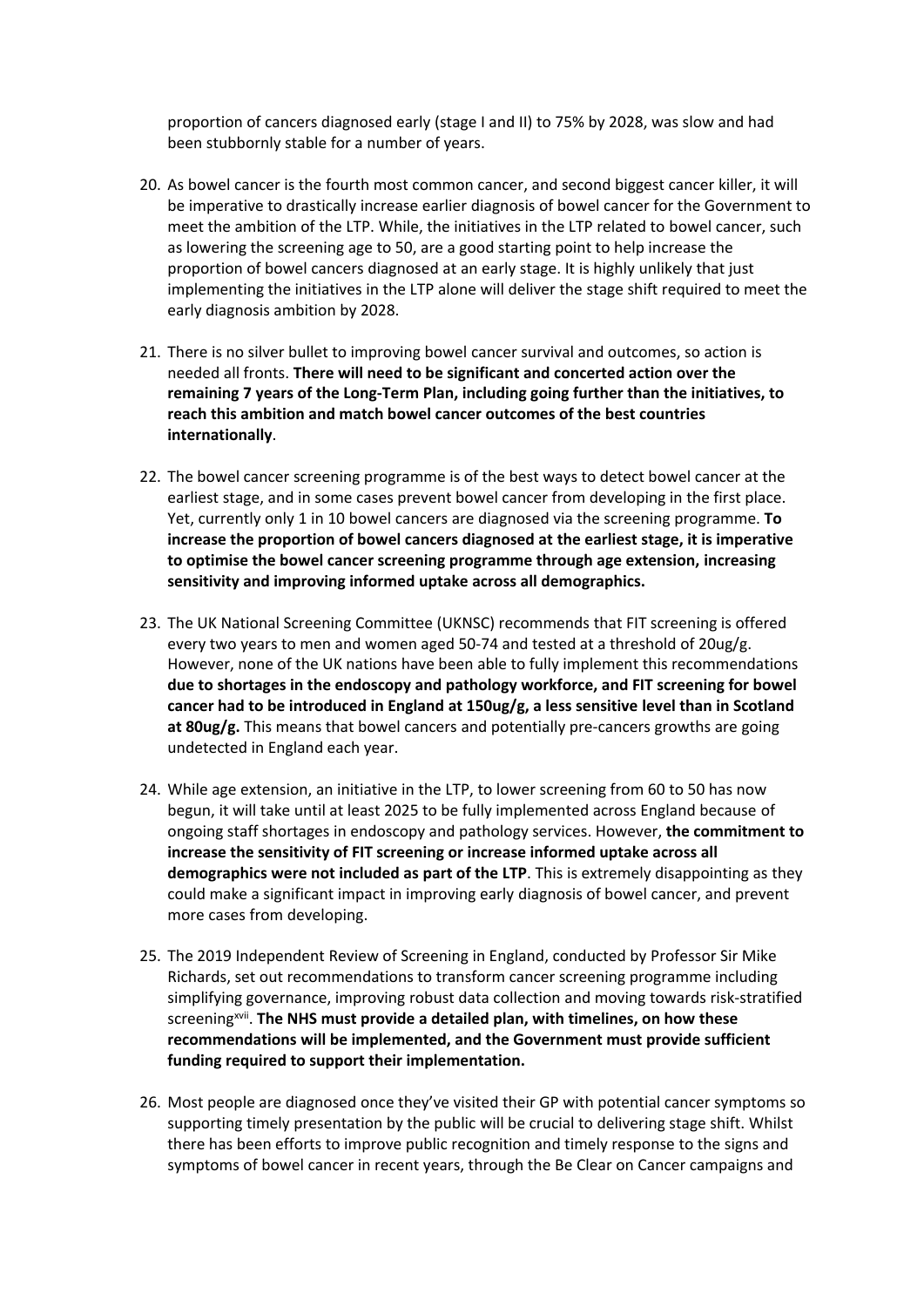more recently through Help Us Help You. More effort is required as there is still an alarmingly low awareness of bowel cancer symptoms, as more than four in 10 adults in the UK are unaware of a single symptom of bowel cancer<sup>xviii</sup>. Further data is needed to inform the development of future interventions so they can be targeted and effective to the demographic groups and communities most in need.

- 27. Cancer Waiting Time targets were routinely missed pre-COVID-19 as a result of systemic and long-standing gaps in capacity within diagnostic services. The 62-day target for patients with bowel cancer to begin treatment following an urgent GP cancer referral has not been met since at least December 2011<sup>xix</sup>, if ever. It is clear that demand on endoscopy services **continues to outstrip capacity, and delays to diagnosis have an impact on bowel cancer outcomes. T**he Government must train more staff in diagnostic services to help bring waiting time targets under control, and provide the NHS with sufficient funding required to increase capacity.
- 28. Updates in 2015, to the NICE NG12 referral guidelines for suspected cancer resulted in a lower threshold of referral for further testing for suspected cancer, with the aim to detect more cancers at an early stage. However, better compliance and improved use of the NG12 cancer referral guidelines by GPs is needed to help optimise appropriate recognition and timely referral of potential bowel cancer patients. This also applies to wider guidance, such as DG27 for testing for Lynch syndrome in people diagnosed with bowel cancer and DG30 for use of qFIT as a triage tool, and must be supported by the wider environment by removing barriers to implementation.
- 29. Around 20% of all bowel cancers cases are diagnosed after emergency presentation when the disease has very likely progressed to late stage and therefore has much poorer outcomes. The optimisation of the bowel cancer screening programme is the best way to reduce the proportion of bowel cancers diagnosed after emergency presentation. However, it will take years to implement the UKNSC recommendation, substantial effort must be made to improve earlier diagnosis through shifting stage IV bowel cancer cases to stage III, as fiveyear survival at stage III is around 65% but this drops to around 10% if diagnosed at stage IV. By implementing new innovate models for diagnostic pathways, such as rapid diagnostic centres, for people with vague but concerning symptoms, it will hopefully allow people to be seen by a specialist or offered endoscopy tests before they end up in A&E with a bowel obstruction, as well as improve patient experience from referral to diagnosis.

*For further information, please contact Corrie Drumm, Policy and Campaigns Manager (England) [\(corrie.drumm@bowelcanceruk.org.uk](mailto:corrie.drumm@bowelcanceruk.org.uk))*

<sup>i</sup> Cancer Research UK [https://www.cancerresearchuk.org/health-professional/cancer-statistics/statistics-by](https://www.cancerresearchuk.org/health-professional/cancer-statistics/statistics-by-cancer-type/bowel-cancer)[cancer-type/bowel-cancer](https://www.cancerresearchuk.org/health-professional/cancer-statistics/statistics-by-cancer-type/bowel-cancer) September 2021

ii Office for National Statistics, [Cancer](https://www.ons.gov.uk/peoplepopulationandcommunity/healthandsocialcare/conditionsanddiseases/bulletins/cancersurvivalbystageatdiagnosisforenglandexperimentalstatistics/adultsdiagnosed20122013and2014andfollowedupto2015) [survival](https://www.ons.gov.uk/peoplepopulationandcommunity/healthandsocialcare/conditionsanddiseases/bulletins/cancersurvivalbystageatdiagnosisforenglandexperimentalstatistics/adultsdiagnosed20122013and2014andfollowedupto2015) [by](https://www.ons.gov.uk/peoplepopulationandcommunity/healthandsocialcare/conditionsanddiseases/bulletins/cancersurvivalbystageatdiagnosisforenglandexperimentalstatistics/adultsdiagnosed20122013and2014andfollowedupto2015) [stage](https://www.ons.gov.uk/peoplepopulationandcommunity/healthandsocialcare/conditionsanddiseases/bulletins/cancersurvivalbystageatdiagnosisforenglandexperimentalstatistics/adultsdiagnosed20122013and2014andfollowedupto2015) [at](https://www.ons.gov.uk/peoplepopulationandcommunity/healthandsocialcare/conditionsanddiseases/bulletins/cancersurvivalbystageatdiagnosisforenglandexperimentalstatistics/adultsdiagnosed20122013and2014andfollowedupto2015) [diagnosis](https://www.ons.gov.uk/peoplepopulationandcommunity/healthandsocialcare/conditionsanddiseases/bulletins/cancersurvivalbystageatdiagnosisforenglandexperimentalstatistics/adultsdiagnosed20122013and2014andfollowedupto2015) [for](https://www.ons.gov.uk/peoplepopulationandcommunity/healthandsocialcare/conditionsanddiseases/bulletins/cancersurvivalbystageatdiagnosisforenglandexperimentalstatistics/adultsdiagnosed20122013and2014andfollowedupto2015) [England,](https://www.ons.gov.uk/peoplepopulationandcommunity/healthandsocialcare/conditionsanddiseases/bulletins/cancersurvivalbystageatdiagnosisforenglandexperimentalstatistics/adultsdiagnosed20122013and2014andfollowedupto2015) 2019

iii Cancer Research UK [https://www.cancerresearchuk.org/health-professional/cancer-statistics/statistics-by](https://www.cancerresearchuk.org/health-professional/cancer-statistics/statistics-by-cancer-type/bowel-cancer/survival)[cancer-type/bowel-cancer/survival](https://www.cancerresearchuk.org/health-professional/cancer-statistics/statistics-by-cancer-type/bowel-cancer/survival) September 2021

iv International Cancer Benchmarking Partnership 5-year net survival changes (1995-1999 to 2010-2014), Cancer Research UK [https://www.cancerresearchuk.org/sites/default/files/cancer](https://www.cancerresearchuk.org/sites/default/files/cancer-stats/icbp_5_year_survival_countries/icbp_5_year_survival_countries.pdf)[stats/icbp\\_5\\_year\\_survival\\_countries/icbp\\_5\\_year\\_survival\\_countries.pdf](https://www.cancerresearchuk.org/sites/default/files/cancer-stats/icbp_5_year_survival_countries/icbp_5_year_survival_countries.pdf)

<sup>v</sup> Arnold, Melina, Mark J Rutherford, Aude Bardot, Jacques Ferlay, Therese M-L Andersson, Tor Åge Myklebust, and Hanna Tervonen et al. 2019. "Progress In Cancer Survival, Mortality, And Incidence In Seven High-Income Countries 1995–2014 (ICBP SURVMARK-2): A Population-Based Study". The Lancet Oncology 20 (11): 1493- 1505. doi:[10.1016/s1470-2045\(19\)30456-5.](https://www.thelancet.com/journals/lanonc/article/PIIS1470-2045(19)30456-5/fulltext#supplementaryMaterial)

vi International Cancer Benchmarking Partnership 5-year net survival changes (1995-1999 to 2010-2014),